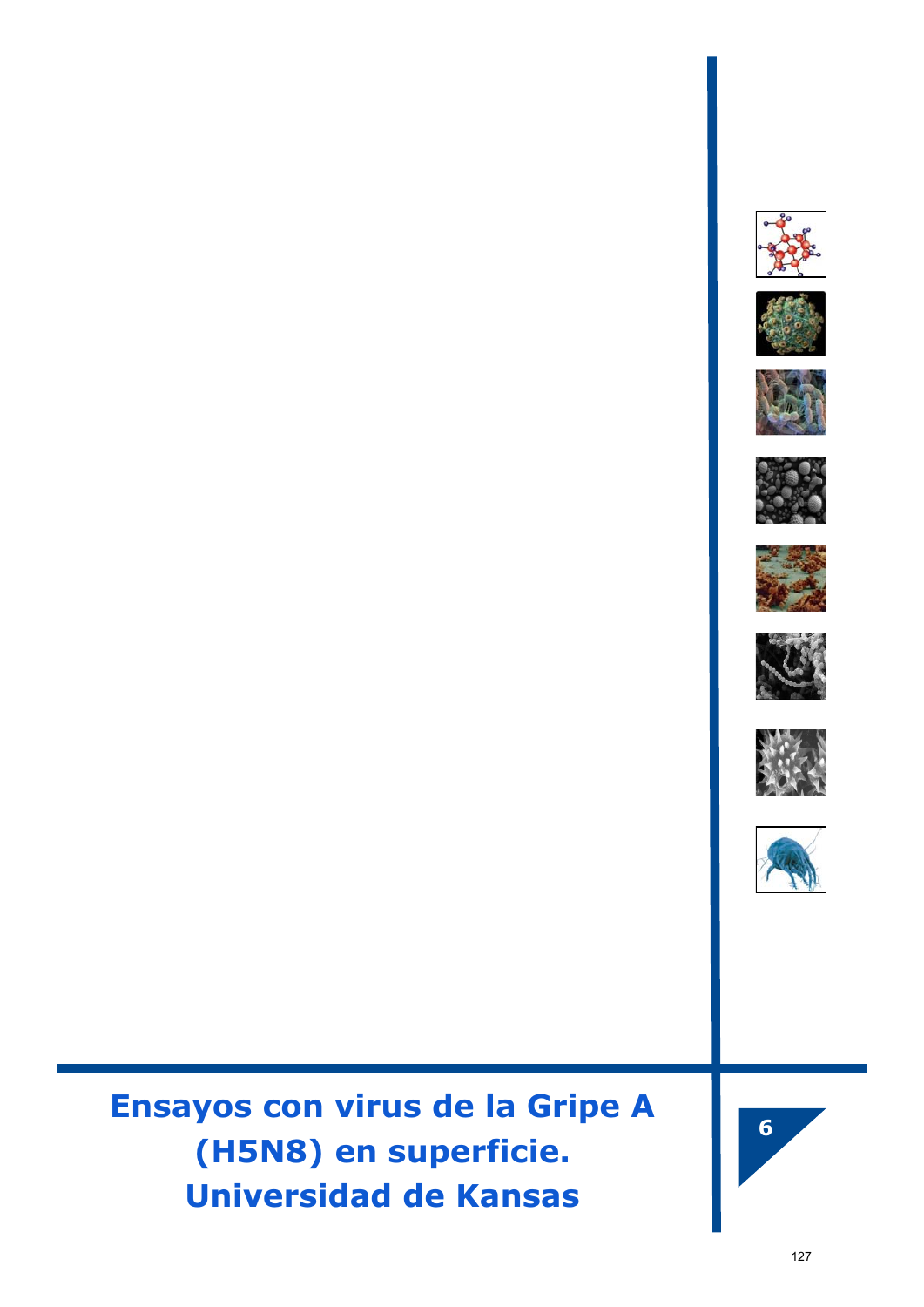### **RCI Inactivation of Avian Influenza**

### **INTRODUCTION**

The influenza virus, a member of the viral family *Orthomyxovir*i*dae*, is characterized as being an enveloped single stranded negative sensed RNA virus (6) that can result in yearly endemic outbreaks and more severe world-wide pandemic outbreaks. Influenza A commonly infects human, swine, equine, and avian isolates. In the case of a pandemic outbreak, highly pathogenic avian influenza (H5N1) is currently the greatest threat due to current epidemic status in Asia, Europe, and Africa and continued threat for pandemic spread. Reassortment of genomic information of the influenza virus can result in a more pathogenic and infectious isolate is heightened during ongoing outbreaks, which could result in a devastating human-to-human transmissibility. Influenza virus is typically spread via aerosols, large droplets, or contact with infectious secretions or fomites (4).

Rapid containment of an outbreak is important for preventing further spread and minimizing the potential for reassortment to occur. Influenza has been shown to survive on nonporous surfaces for up to 48 hours and on material surfaces such as cloth, paper, or tissue for up to 12 hours after being deposited at approximately a  $10^5$  TCID<sub>50</sub>/ml level (1). In addition to surface sanitation and disinfection regimens, airborne inactivation of influenza virus is also vital to address predominant modes of transmission such as aerosol and large droplet (4). Environmental contamination with aerosolized droplets containing this pathogen can serve as a reservoir for infection and must be controlled by effective sanitation and disinfection protocols. Minimizing the degree of environmental contamination with highly effective decontamination measures would aid in the overall containment efforts of an outbreak.

The purpose of this study is to validate the complete inactivation of influenza A viruses using a low pathogenic avian influenza (H5N8) as a surrogate virus for the highly pathogenic avian influenza (H5N1) following exposure to the Radiant Catalytic Ionization-Cell™ (RCI-Cell™) system. The RCI-Cell™ system is an advanced oxidation tool which combines UV inactivation in the presence of hydroxical radicals so that synergy between two highly effective inactivation technologies occurs. Efficacy will be determined for dried inoculum on solid surfaces, in cell culture propagated inoculum, and nebulized in a controlled chamber. Efficacy will be determined by reduced or complete loss of infectivity in a cell culture system for treated samples compared to non-treated positive control samples.

### **MATERIALS AND METHODS**

**Virus and cells.** Low pathogenic avian influenza H5N8 (H5N8, provided generously by the Centers for Disease Control and Prevention, Atlanta, GA) was propagated in 10 day embryonated hen eggs (Kansas State University Department of Poultry Science, Manhattan, KS) to approximately  $10^7 \log_{10} TCID_{50}$  (as determined in Madin Darby Canine Kidney, MDCK cells). Cells were maintained in Minimal Essential Medium with Earle's salts and L-glutamine (Invitrogen Corporation, Carlsbad, CA) and 2.2 g/L sodium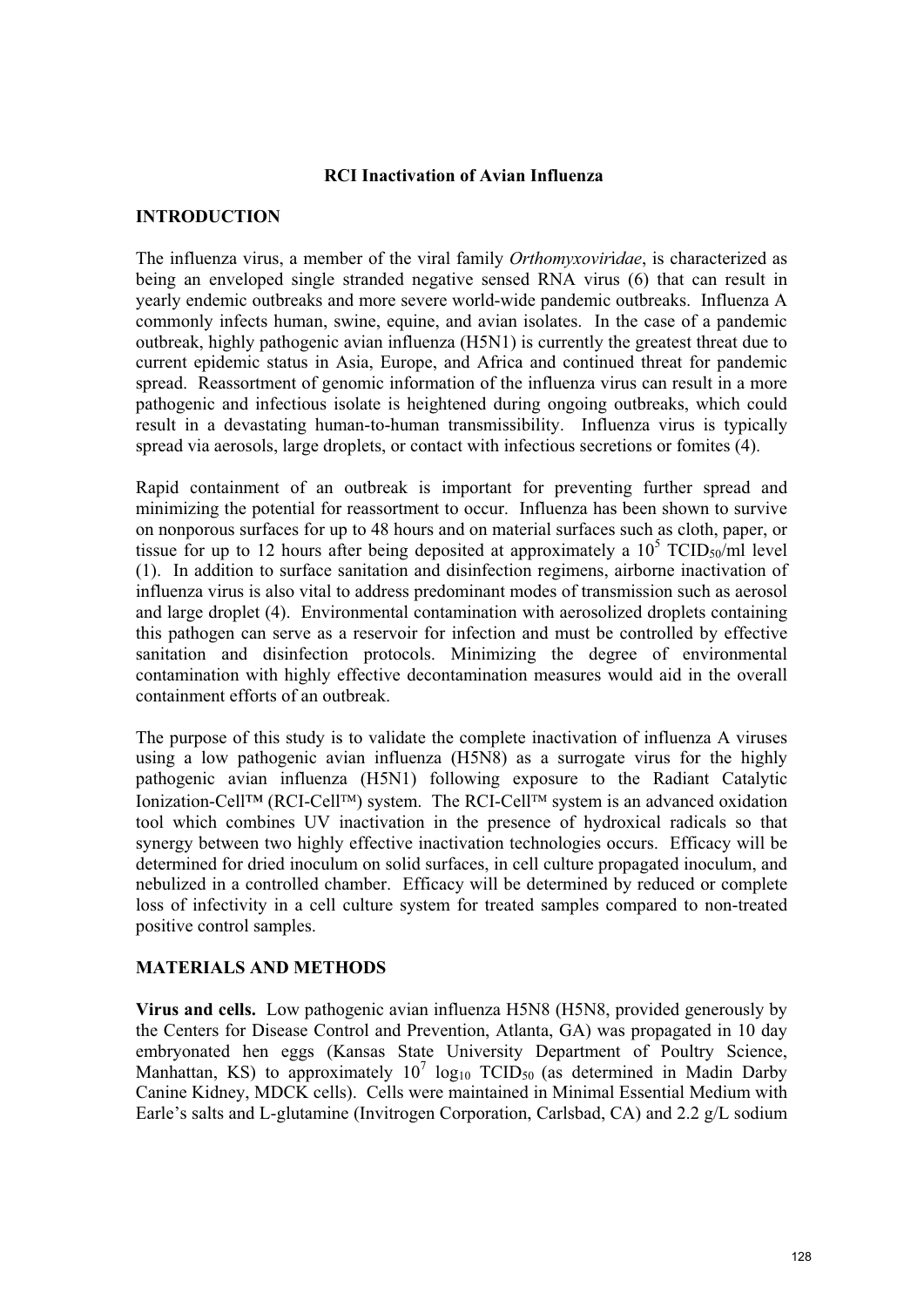bicarbonate (Fisher Scientific, Hampton, NH) collectively referred to as MEM containing 10% fetal bovine serum (FBS, Hyclone Laboratories, Logan, UT) supplemented with antibiotics  $[2.5 \text{ mg/L}$  amphotericin B;  $0.67 \text{ g/L}$  streptomycin; and  $0.3 \text{ g/L}$  penicillin G (all from Fisher Scientific)]. Infectivity media was made by adding MEM with the addition of 0.1% TPCK treated trypsin (Fisher Scientific) and supplemented with antibiotics (2.5 mg/L amphotericin B; 0.67 g/L streptomycin; and 0.3 g/L penicillin G).

**H5N8 inactivation.** Type 302 stainless steel (McMasterCarr, Altanta, GA) coupons (2 x 10 cm2 , thickness 0.8 mm) were sterilized by autoclaving for 15 min at 121 C. In a biosafety class II cabinet, 100 µl of egg propagated H5N8 was added to each test coupon and spread to cover the entire surface using the pipette tip and allowed to dry completely for approximately 10-15 min. Then, the inoculated coupons were placed into a sterile transport container and transported to the test chamber. The test coupons were then attached to clips within the test chamber so that all sides of the coupon would be exposed to the RCI-Cell™ treatment. One coupon was removed prior to starting the RCI-Cell™ treatment to be used as the initial control sample. The RCI-Cell™ device was then turned on and samples were taken at various intervals (2, 4, 8, 12, 24 hours) by removing a test coupon and preparing it for virus recovery as described below.

**Virus Recovery.** H5N8 virus was recovered from the stainless steel surfaces by adding the test coupon to a sterile 50 ml conical vial (Fisher Scientific) containing 5 ml infectivity media. Tubes were then vortexed for 1 min. Endpoint dilution titration was conducted in MDCK cells by adding 220 μl from the 5 ml infectivity media containing any suspended virus to the first dilution well in a minimum of 6 wells of a 96 well microtiter plate containing confluent MDCK cells. Then, serial 1:10 dilutions were prepared by adding 20 μl from the first well into the next 6 wells each containing 180 μl infectivity media. The final well contained only 200 μl infectivity media to serve as a negative cellular control. Plates were incubated at 37 C, 5% CO2 for 48 hours. Cytopathic effect (CPE) was determined for each well and viral counts were reported as TCID50/ml as calculated by Reed and Muench (3).

**Real-Time Reverse Transcription Polymerase Chain Reaction** *(r***RT-PCR***).* Viral RNA was recovered using the QIAamp Viral RNA Mini Kit (Qiagen, Valencia, CA). Quantitative detection of the extracted influenza RNA was conducted using *r*RT-PCR using a fluorescently labeled TaqMan probe. The *r*RT-PCR primer and probe sequences were provided generously by the Molecular Genetics Influenza Branch, Centers for Disease Control and Prevention in Atlanta, GA. The detection threshold for successfully detecting influenza RNA was a FAM fluorescence signal  $\geq$  3 using the SmartCycler.

### **RESULTS**

The average amount of H5N8 recovered from the stainless steel coupons in all experiments was 5.35  $log_{10} TCID_{50}/ml$ . Following treatment with the RCI-Cell<sup>TM</sup>, the average log reductions of the H5N8 virus were 1.85, 2.79, 4.16, 5.35, and 5.35  $log_{10}$  $TCID<sub>50</sub>/ml following 2, 4, 8, 12, and 24 hour treatments (Figure 1) based on the recovery$ of infectious virus.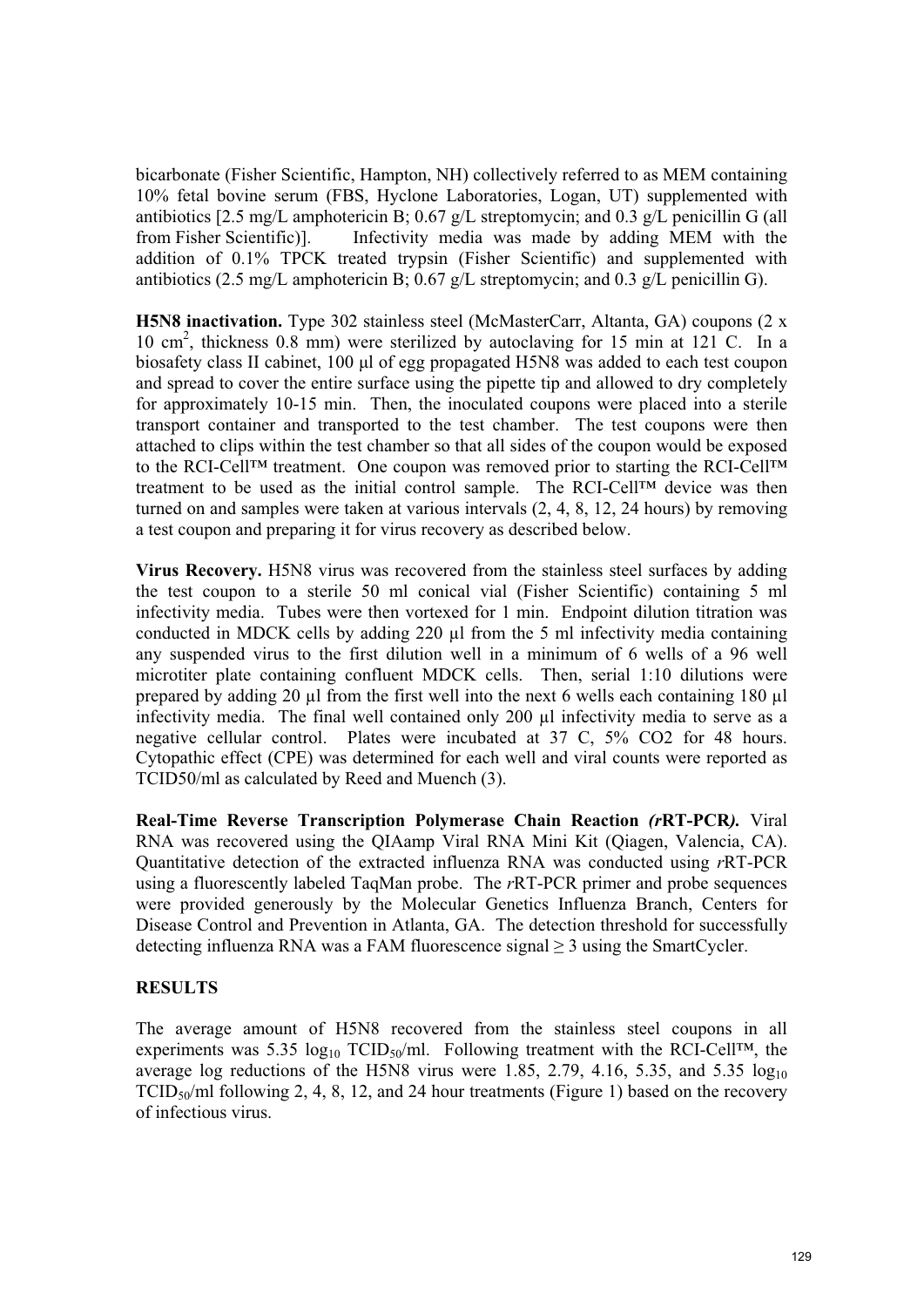

Figure 1: Recovery of H5N8 post-treatment with RCI-Cell™ based on TCID<sub>50</sub>/ml in MDCK cells.

The average amount of viral H5N8 RNA recovered from the stainless steel coupons in all experiments was 4.00  $log_{10}$  based on a quantitative RT-PCR available for influenza A viruses. Following treatment with the RCI-Cell™, the average log reductions of the H5N8 virus based on the amount of RNA recovered varied between  $0.23$  to  $0.54 \log_{10}$ following all exposure times (2, 4, 8, 12, and 24 hour) indicating that the mechanism of action for loss of infectivity was more likely due to disruption of the lipid envelope or structural proteins than with degradation of the viral nucleic acid (Figure 2).



**Figure 2: Recovery of H5N8 RNA post-treatment with RCI-Cell™ based on quantitative RT-PCR.** 

### **DISCUSSION**

In an effort to better understand the inactivation of the influenza virus using the RCI-Cell™, the efficacy was evaluated using a low pathogenic avian influenza isolate, H5N8 inoculated onto stainless steel surfaces. Inactivation efficacy was determined following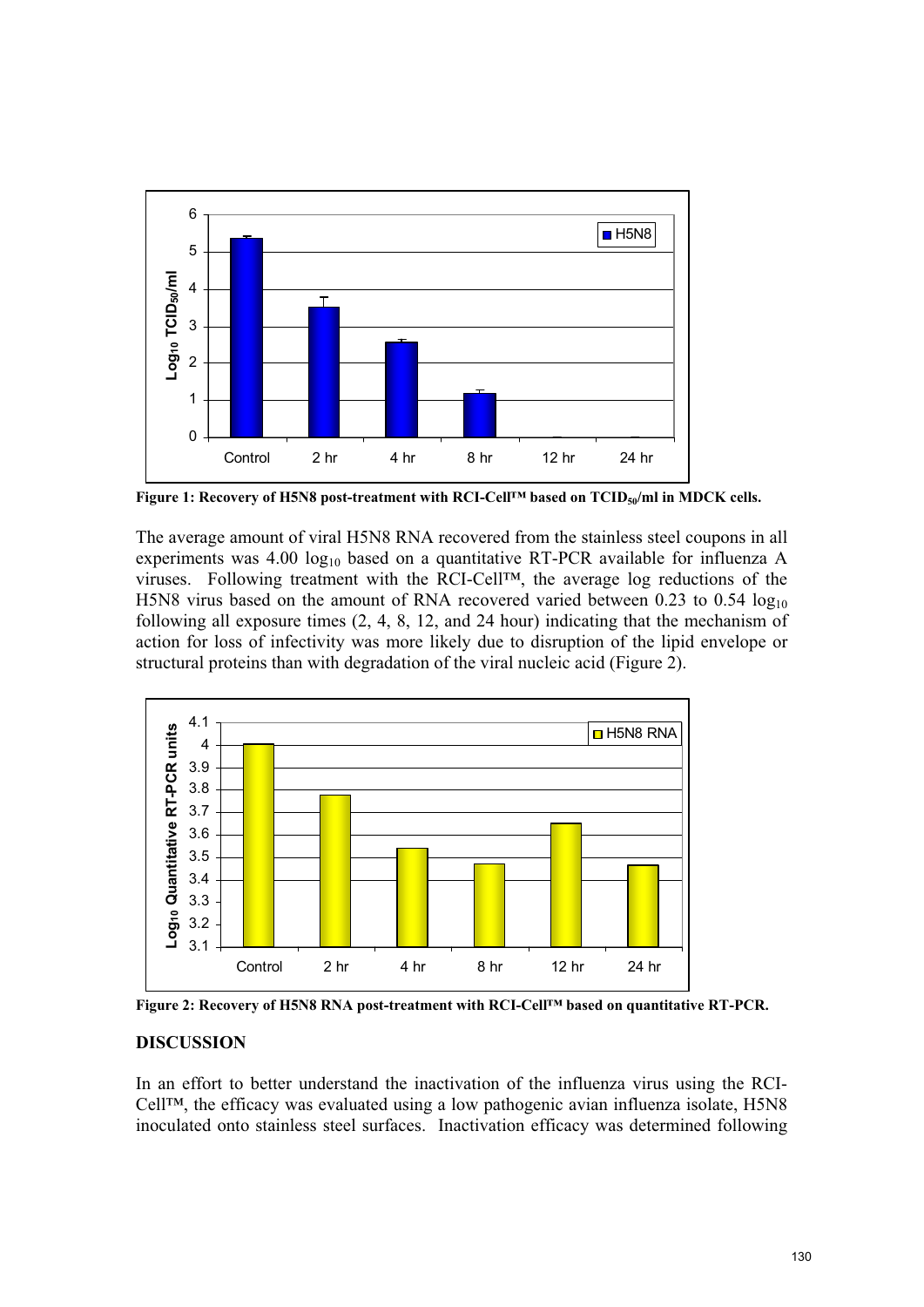the current EPA guidelines for determining virus disinfection (2) which allows the recovery of treated virus as endpoint dilution including a  $TCID_{50}$  recovery assay of infectious virus. In addition to the recovery of infectious virus, we wanted to determine if any disruption of viral RNA was occurring by using a quantitative RT-PCR assay specific for influenza A viruses in our experiments.

Based on the current EPA guidelines to achieve  $a > 4.0 \log 10$  reduction in starting virus titer (2), RCI-Cell™ treatment for 8 hours or more resulted in the successful inactivation of the H5N8 isolate (Figure 1) for a starting contamination level of 5.35  $log_{10} TCID_{50}/ml$ . Additional testing would be required to determine if lower exposure times would result in complete inactivation for contamination levels lower than 5.35  $log_{10} TCID_{50}/ml$ , which might be more representative in a real outbreak (1, 5).

The quantitative RT-PCR results indicate that degradation of viral RNA (Figure 2) was not the major mechanism for viral inactivation, as the levels of RNA recovered after each treatment time were not significantly different from each other,  $P > 0.05$ . Other possible viral targets include the lipid envelope and structural proteins which were likely affected by the RCI-Cell™ treatment. The oxidative mechanism of this treatment likely disrupted the relatively susceptible envelope and could have resulted in denaturing the surface structural proteins of the influenza virus necessary for successful attachment and entry mechanism vital for infectivity.

The results obtained in this research experiment show that exposure to the RCI-Cell™ system for 8 hours results in the required level of inactivation of an avian influenza isolate, H5N8 which was used as a safe surrogate for the highly pathogenic H5N1 isolate. The mechanism of action of this technology is likely due to the oxidative chemistry resulting in both disruption of the lipid envelope and the denaturing effect on the structural viral proteins necessary for virus replication.

### **REFERENCES:**

- 1. **Bean, B., B. M. Moore, B. Sterner, L. R. Peterson, D. N. Gerding, and H. H. J. Balfour.** 1982. Survival of Influenza Viruses on Environmental Surfaces. The Journal of Infectious Diseases **146:**47-51.
- 2. **EPA** 2005, posting date. Antimicrobial Science Policies Disinfectant Technical Science Section. [Online.]
- 3. **Reed, L. J., and H. Muench.** 1932. A simple method for estimating 50% endpoints. American Journal of Hygiene **27:**493-497.
- 4. **Tellier, R.** 2006. Review of Aerosol Transmission of Influenza A Virus. Emerging Infectious Disease **12**.
- 5. **WHO.** 2006. Nonpharmaceutical Interventions for Pandemic Influenza, International Measures. Emerging Infectious Disease **12:**81-87.
- 6. **Wright, P. F., and R. G. Webster.** 2001. Orthomyxoviruses, Fourth ed, vol. 1. Lippincott Williams & Wilkins, Philadelphia.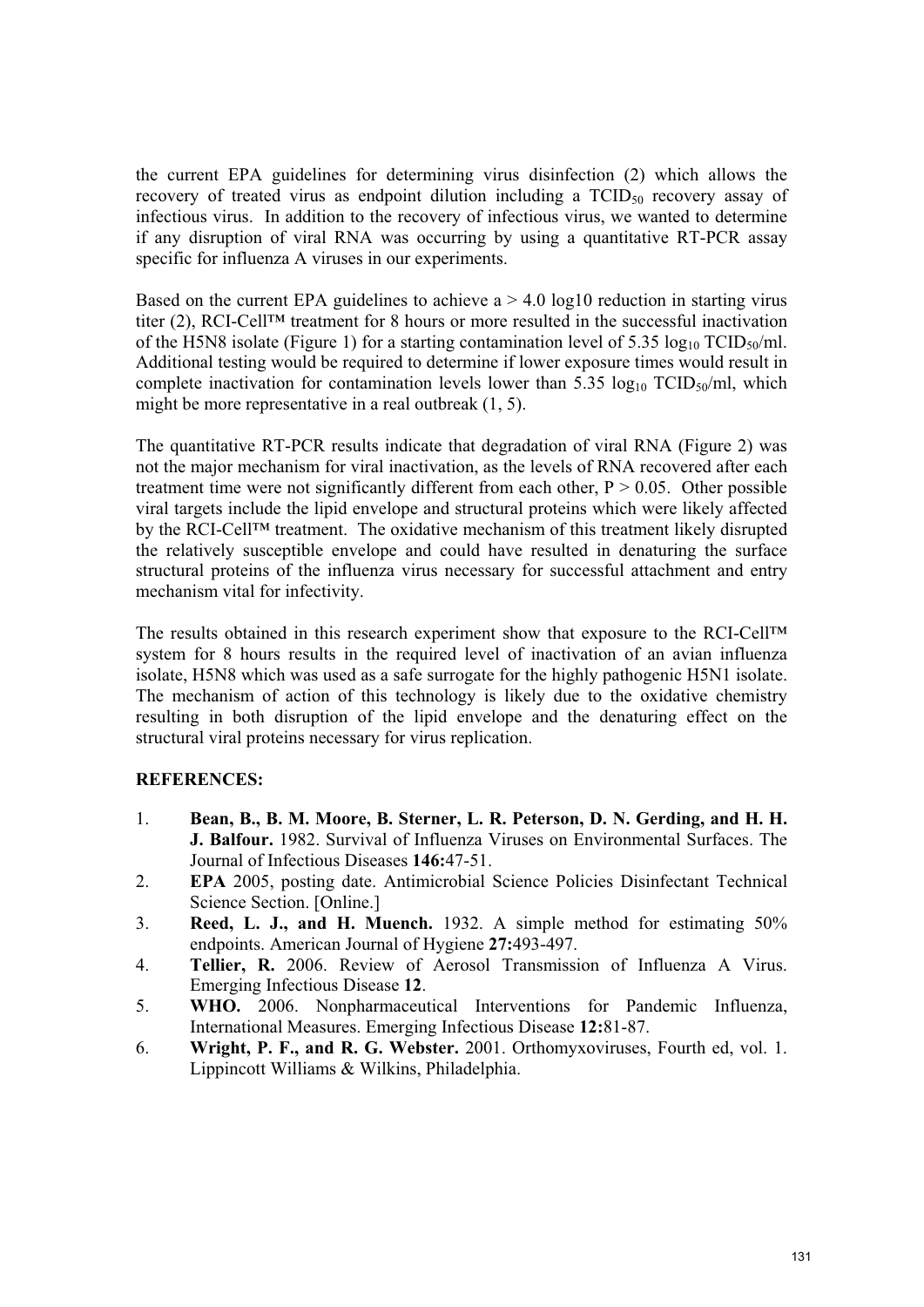### Effects of RCI Technology

on reducing Avian Influenza A (HSN1) on **surfaces\*** in 12-hour testing.





### **Avian Influenza A (H5N8) Inactivation with RCI**  Infectious Cells vs Time

### **Avian Influenza A (H5N8) Inactivation with RCI**  Percent of Infectious Cells Remaining vs Time



### **Avian Influenza A (H5N8) Inactivation with RCI**  Percent of Infectious Cells Reduced vs Time



### Testing by Kansas State University. Field results may vary based on environmental conditions.

\*Scientific tests have demonstrated the use of EcoQuest air purifiers substantially reduce microbial populations on **surfaces**. Presently EcoQuest does not make a similar claim with respect to airborne microbial. These statements have not been evaluated by the FDA. These products are not intended to diagnose, treat, cure, or prevent any disease.

© 2006 EcoQuest International. All Rights Reserved

EcoQuest™, Healthy Living Technologies™, RCI Radiant Catalytic Ionizer™, are Trademarked by EcoQuest™ International. EcoQuest International "Healthy Living Technologies"®, is Registered by EcoQuest™ International. IM\_AF\_Avain Flu Charts\_0906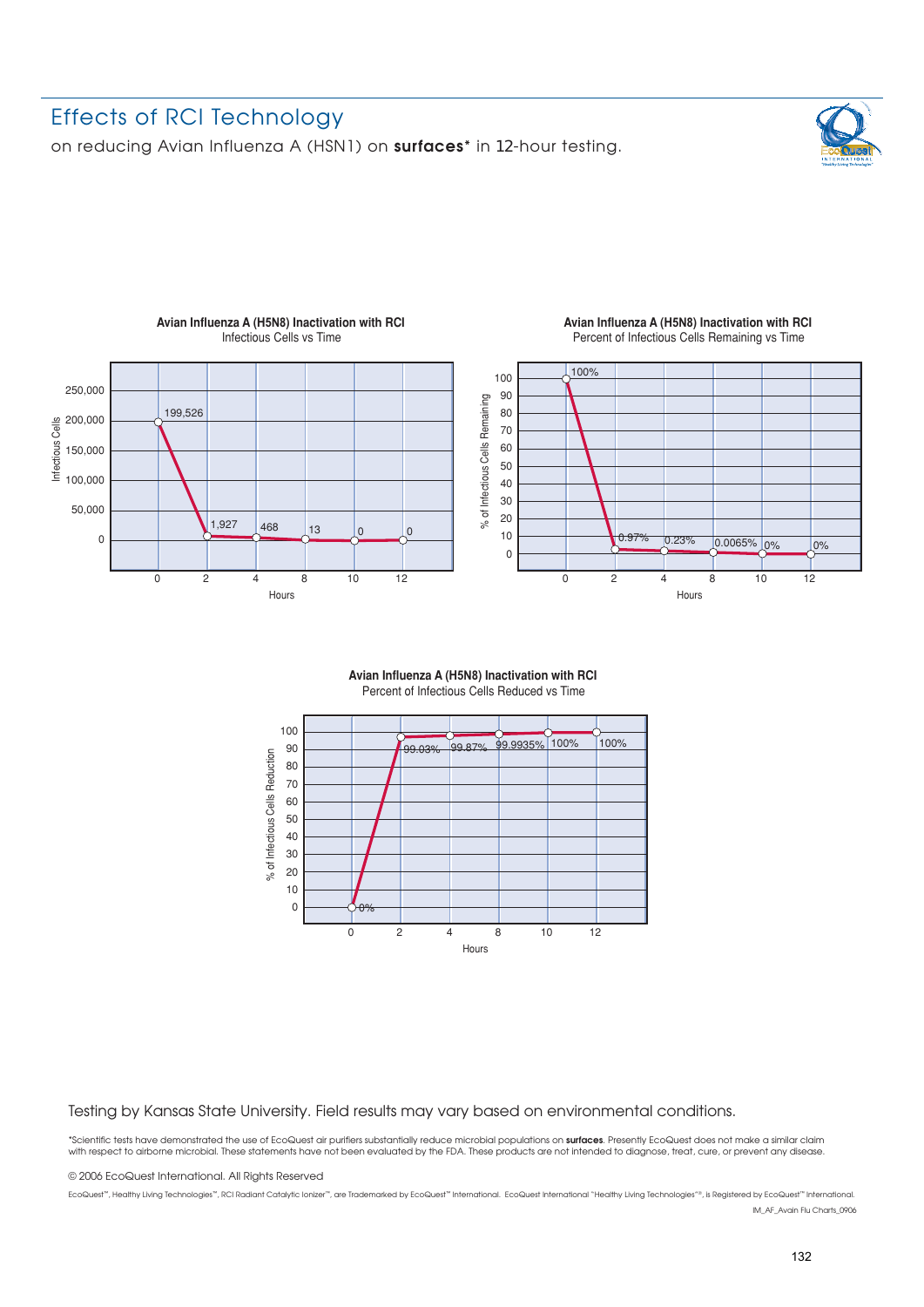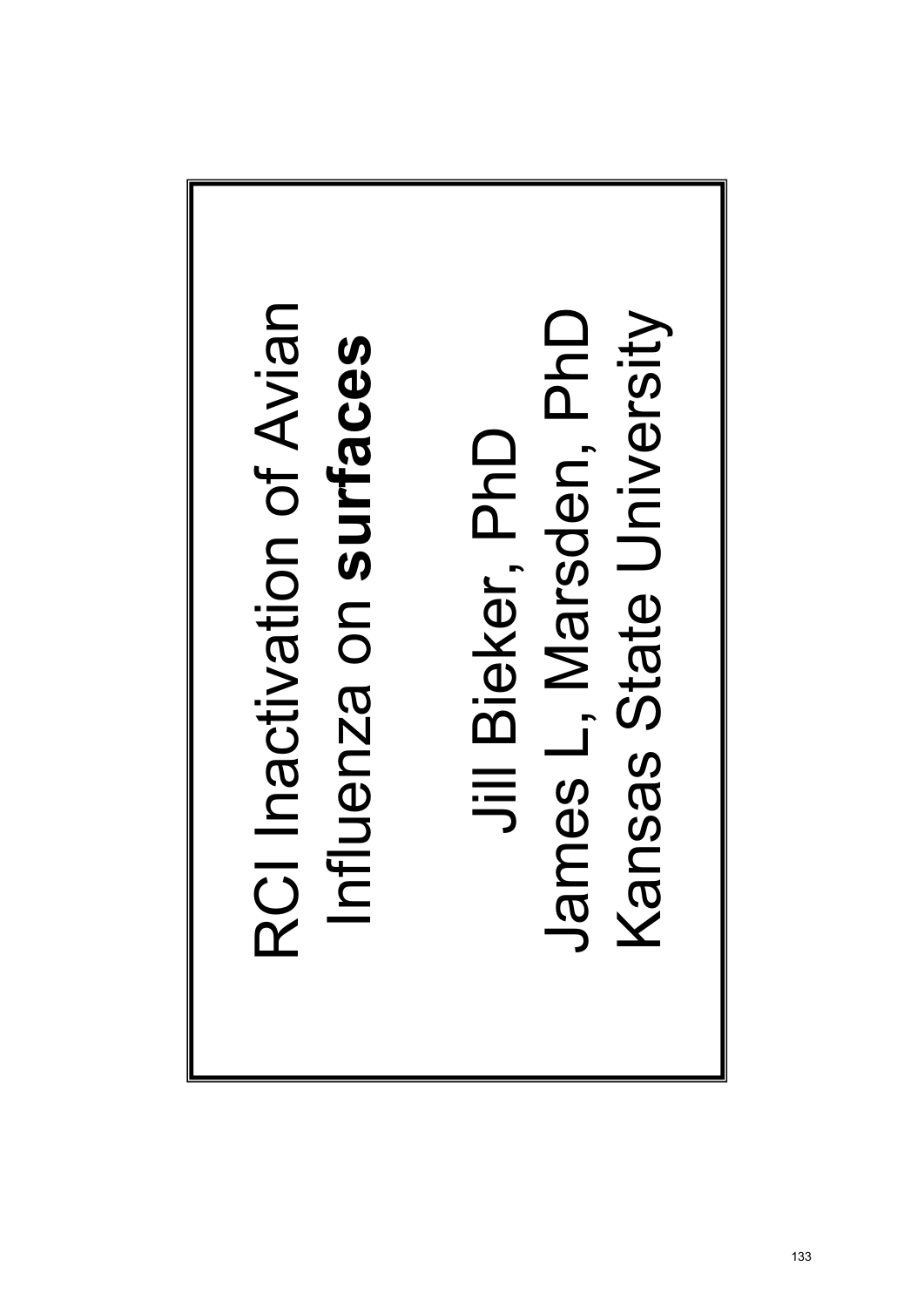# **Avian Influenza** Avian Influenza

- Influenza virus is made up of: • Influenza virus is made up of:
- Hemagglutinin (16 subtypes ie. H5) – Hemagglutinin (16 subtypes ie. H5)
- Neuraminidase (9 subtypes ie. N1) – Neuraminidase (9 subtypes ie. N1)
- Matrix protein – Matrix protein
- RNA (8 negative sense strands) – RNA (8 negative sense strands)
- Lipid envelope – Lipid envelope

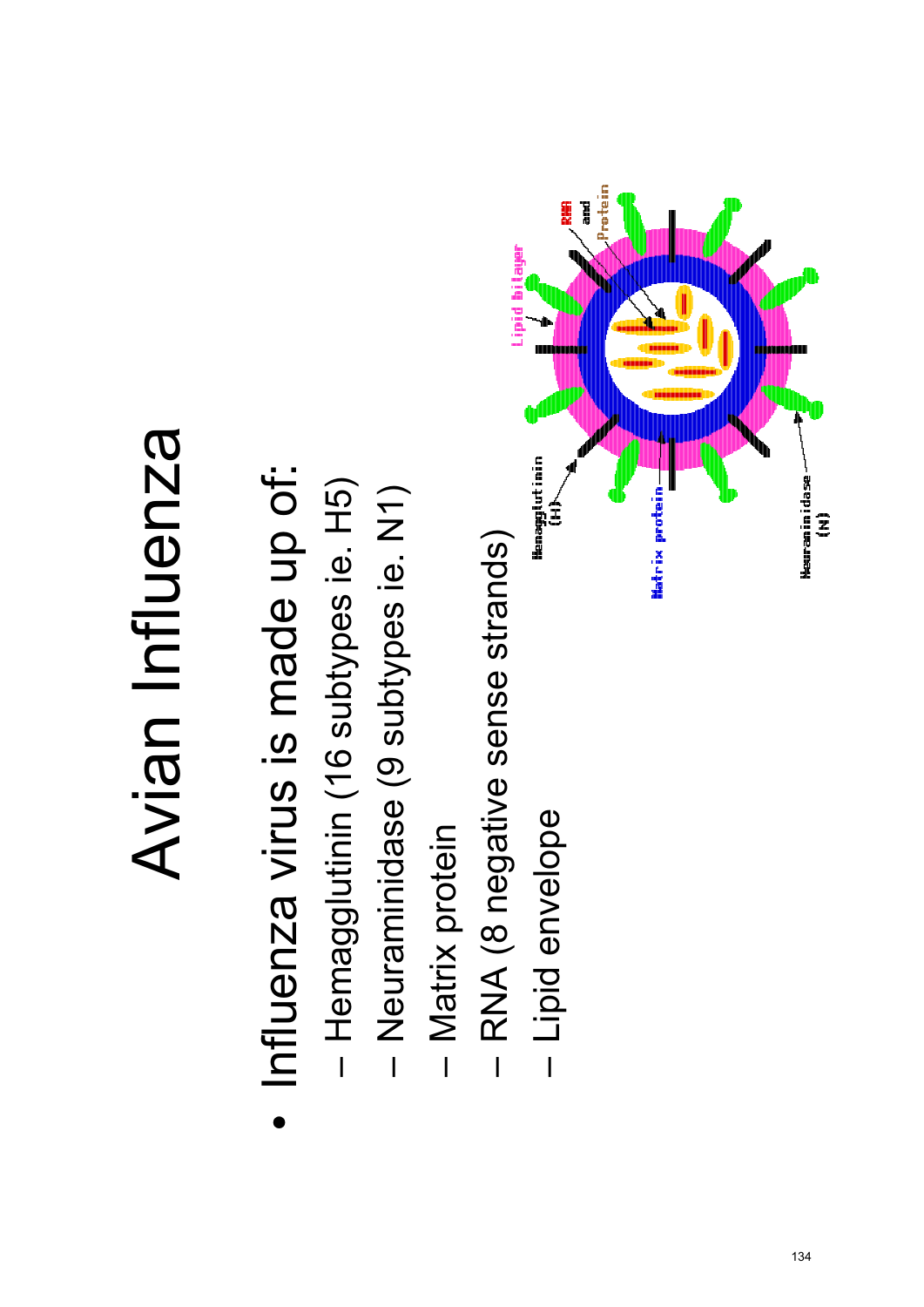## Methodology Methodology

• Inoculum: low pathogenic avian influenza Inoculum: low pathogenic avian influenza H5N8 \*isolated from turkey H5N8 \*isolated from turkey





cover entire surface hood for 10 minutes cover entire surface hood for 10 minutes & dried in biosafety & dried in biosafety with pipette tip to Inoculum spread with pipette tip to Inoculum spread

Stainless steel exposed to<br>RCI cell for 2,<br>4, 8, 12, & 24 Stainless steel RCI cell for 2, 4, 8, 12, & 24 exposed to coupons coupons hours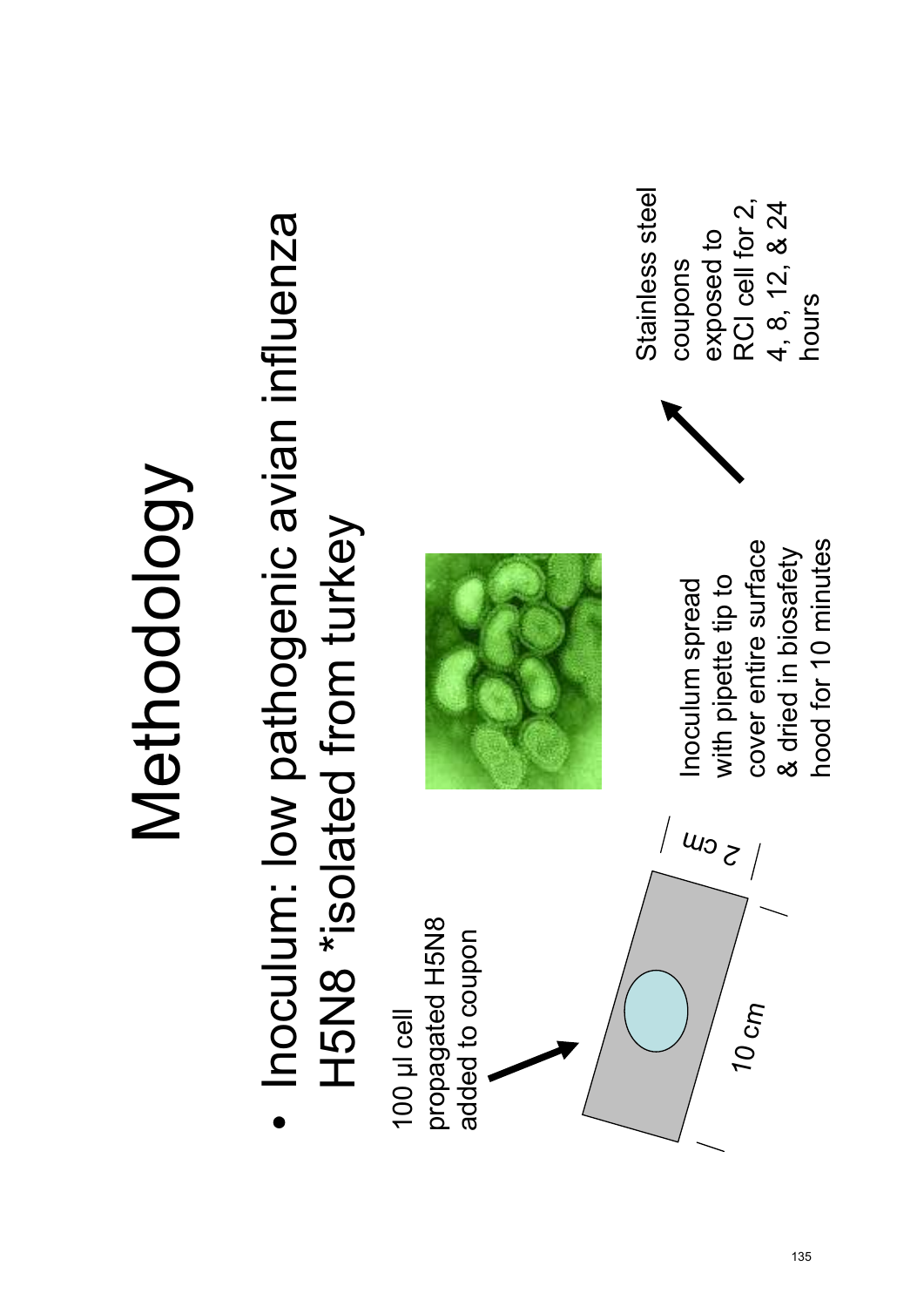## Methodology Methodology

- Following contact times, stainless steel coupons Following contact times, stainless steel coupons were added to 50 ml conical tubes with 10 ml were added to 50 ml conical tubes with 10 ml MEM infectivity media and vortexed MEM infectivity media and vortexed
- infectivity media and monolayered Madin Darby infectivity media and monolayered Madin Darby Canine Kidney (MDCK) cells were infected for Canine Kidney (MDCK) cells were infected for • Serial 1:10 dilutions were prepared in MEM Serial 1:10 dilutions were prepared in MEM 48 hrs at 37 C with 5% CO<sub>2</sub> 48 hrs at 37 C with 5%  $\mathsf{CO}_2$
- Titer reported as tissue culture infective dose 50 Titer reported as tissue culture infective dose 50  $(TCD_{50}/cm^2)$  $({\sf TCID}_{50}/{\sf cm}^2)$

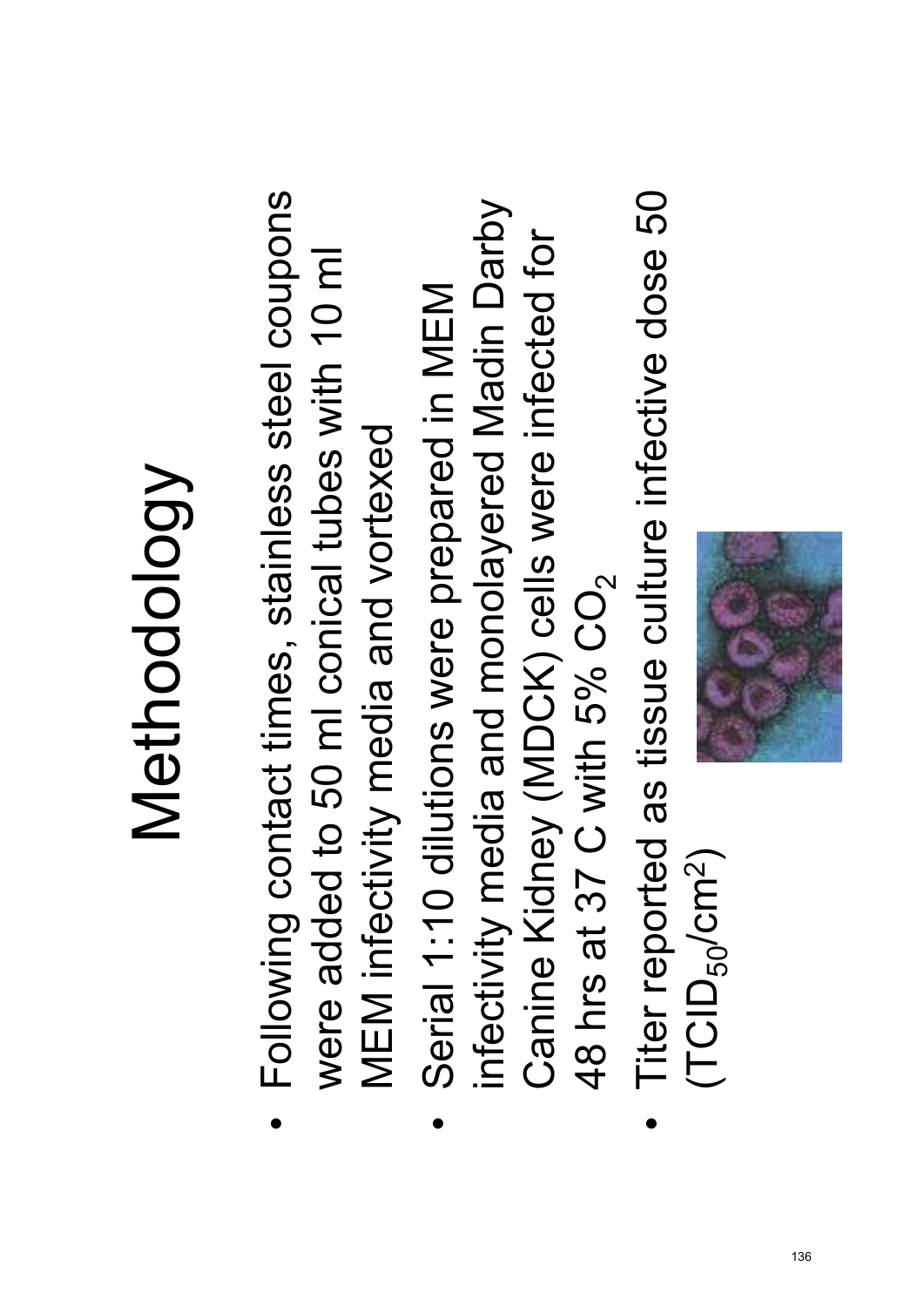